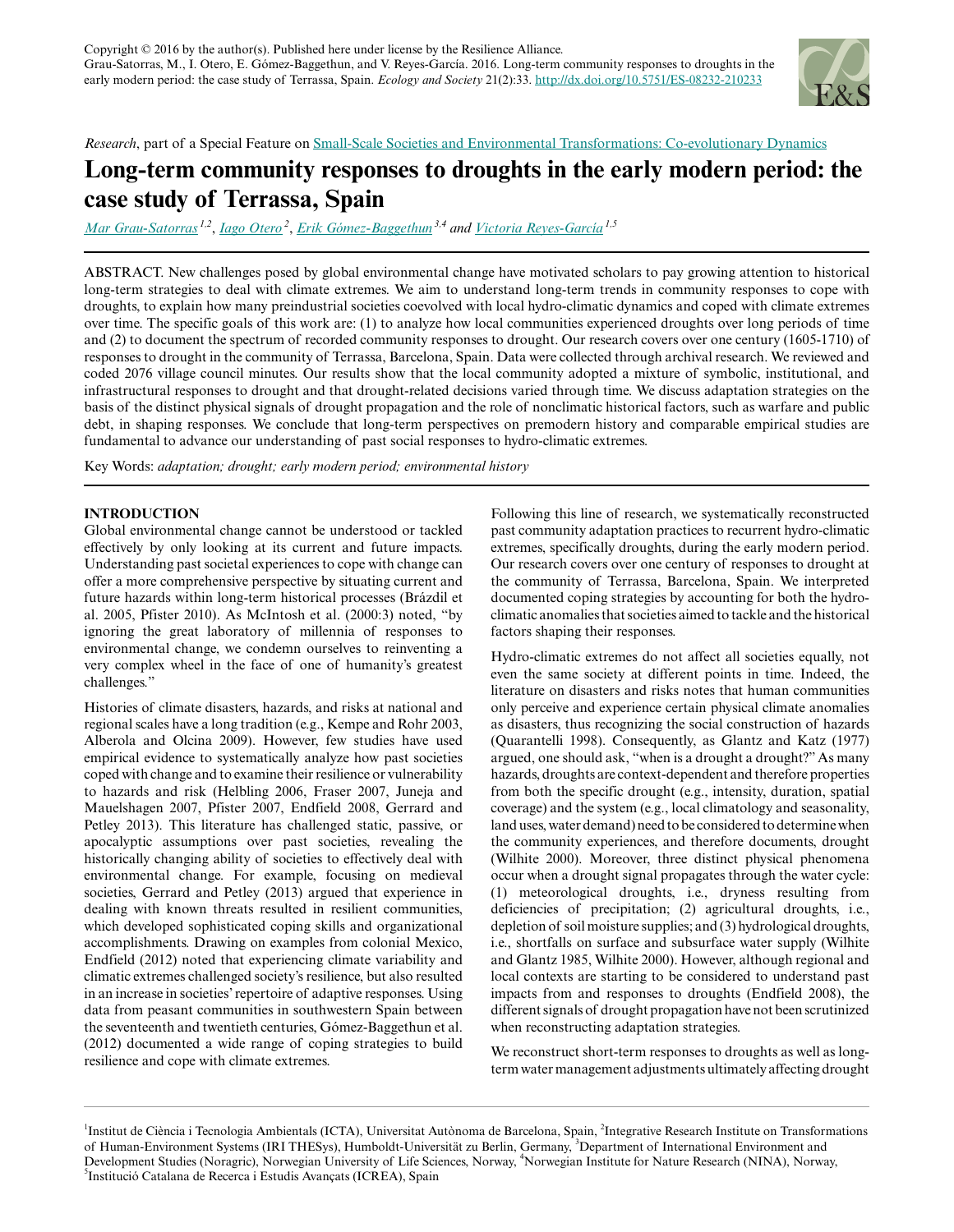response. We use the term adaptation in its broad sense as adjustments in ecological, social, and economic systems in response to actual or expected environmental stimuli, their effects, or impacts (Smit et al. 2000). However, our focus is on adaptations by communities. To increase the dialog and cross-fertilization between the study of past and contemporary adaptation processes (Carey 2012), we analyzed historical data using frameworks and terminologies developed to understand and assess adaptation to current climate change (e.g., Adger et al. 2007).

## **METHODS**

We carried out archival research to reconstruct adaptive practices to droughts over the studied period. The chosen methodology suited our purpose because it allowed us to gather a wide range of information on adaptive practices. This information would otherwise be impossible to collect in a period for which a coherent register and database on droughts does not exist.

## **Case study selection: community and period**

We used the following criteria to choose the case study: (1) location, prioritizing areas prone to hydro-climatic variability and droughts; (2) data availability, i.e., accessibility to long-term documentary evidence on adaptive practices; and (3) feasibility in terms of size and bureaucratic complexity. Based on these criteria, the current city of Terrassa in the Barcelona Metropolitan Region, Spain, was selected.

We aimed to analyze long-term data during the premodern period, i.e., before the economic, social, and ecological changes brought about by the secularization of social life and knowledge, industrialization, and urbanization. Because we needed continuous documentary data along a sufficiently long temporal period, we selected the seventeenth century. In the studied community, this century represents a relatively homogenous historical period preceding the beginning of two processes that completely transformed society: the transition from subsistence to market agriculture and the formation of the modern state. Moreover, we took into consideration the institutional change linked to the establishment of the Bourbon Monarchy, which entailed data discontinuity since 1715.

## **Data collection**

Documentary sources reviewed for this research are located in the City Archives of Terrassa, the Parish Archives of Terrassa, and the Diocesan Archives of Barcelona. These sources include minutes from local (e.g., council, brotherhoods, parish) and regional (e.g., Barcelona's diocese) institutions, court proceedings, and family heritage collections. We assessed the archival records with criteria adapted from the literature on historical climatology, including acceptable density of records, optimum reliability, precise dating of events and adaptive responses, homogeneity over time, and accessibility of documentary sources (Barriendos et al. 2003, Rodrigo and Barriendos 2008). Based on these criteria, we focused our analysis on only one of the sources: the Terrassa council minutes, located in the City Archives of Terrassa (hereafter ACVOC-AHT for its Catalan acronym).

Council minutes consist of norms adopted and decisions made by the local government concerning, but not limited to, maintenance and regulation of infrastructure (e.g., fountains, pipelines, streets), regulation of resource use (e.g., pastures, quarries), public budget and taxes, leasing of public services (e.g., bakery, butchers), and regulation of activities in public spaces. The minutes are handwritten in Catalan and structured in five sections: (1) date, (2) constitution (place, type of meeting, members), (3) deliberations and agreements, (4) mayor's approval, and (5) notaries' signatures. The reliability of this primary source derives from the systematic procedure to record decisions, which remained unchanged over the study period, and the finality of the source. Because the minutes were archived in a way that they could be easily consulted by successive local authorities, they were written in detail, compiled in books, and properly filed. Furthermore, they document the diversity of views within the council and also report internal disagreements. However, council members were only male and often connected with the local elite (Hernández 1996); consequently its documentary records may reproduce biased views in terms of gender and social groups.

The council minutes were accessed online and downloaded through the ACVOC-AHT website [\(http://arxiumunicipal.terrassa.cat/](http://arxiumunicipal.terrassa.cat/adigital.php) [adigital.php](http://arxiumunicipal.terrassa.cat/adigital.php)). We conducted a systematic compilation of information from seven volumes of the documentary series from 1600 to 1715, including 2076 council minutes. Later, we established the actual analytical period from the first to the last agricultural drought event registered in that period (1605-1710, comprising 1908 council minutes).

## **Data analysis**

To process the minutes, we created a spreadsheet that included: (1) the date of the minutes, (2) a summary of the content of each of the minutes registered by the source (which included between 0 and 13 decisions), and (3) comments on manuscript quality. The meaning of unknown words was consulted in specialized dictionaries on folk lexicon (Alcover-Moll 2002), medieval Catalan (IEC 2015), and eighteenth century Spanish (RAE 2015). Data were analyzed using two techniques: (1) inductive coding based on grounded-theory approach and (2) deductive coding based on content analysis (Bernard 2006).

First, we reviewed the main types of decisions recorded in the minutes and coded them under the following thematic categories: (1) natural resource management, (2) religion and culture, (3) governance and institutions, (4) public services and infrastructures, (5) economic affairs, and (6) health and education. When appropriate, major themes were split into subthemes, e.g., natural resource management was divided into (1.1) water, (1.2) agriculture and food, and (1.3) other resources. This codification was used to facilitate the selection of drought-related decisions and to systematize contextual data.

Second, we selected those decisions that a priori, seemed relevant for understanding adaptation to drought. We identified 122 council meetings deliberating on water management and droughts, from which relevant decisions were transcribed following standard paleographic criteria from the International Commission of Diplomatics (Bautier 1984). Data from selected council meetings were complemented with another primary source (court proceedings) and secondary sources (e.g., regional historiographies). On the basis of this information, we selected only decisions related to adaptation to drought (comprising 110 decisions in 93 council meetings). We coded those decisions using categories from the literature on adaptation to climate change (Smit et al. 1999, Noble et al. 2014) and subcategories derived from institutional studies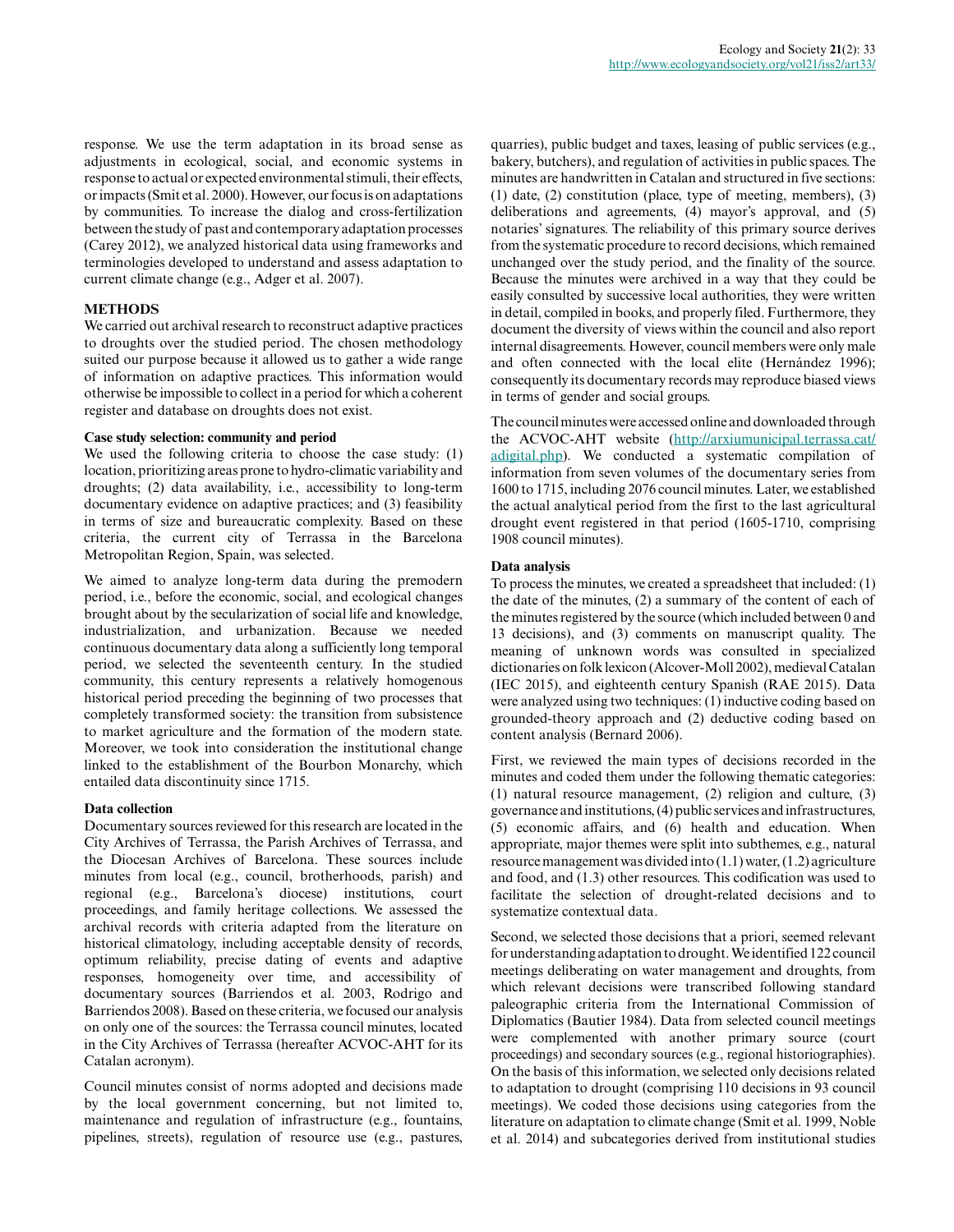(Anderies et al. 2004). We thus divided the selected decisions into three types of responses: (1) symbolic and ritual, (2) institutional, and (3) infrastructural.

To further characterize drought responses, we chose representative examples of the identified decisions and used descriptive statistics to explore variables allowing for quantitative analyses. Documentary sources are cited throughout the text as "ACVOC-AHT, Llibre de Consells de la Universitat de la vila" plus the corresponding file, the temporal period covered by the file, and the date of the minutes. Additionally, we cited unpublished complementary primary sources (i.e., court proceedings) as "ACVOC-AHT, Fons de l'Administració Reial i Senyorial."

#### **CASE STUDY**

#### **Historical background**

In the seventeenth century, the Iberian Peninsula was governed by different kingdoms. The Principality of Catalonia belonged to the Crown of Aragon (Fig. 1a), governed since the sixteenth century by the same monarch as the Crown of Castile. Catalonia was divided into several administrative territorial jurisdictions ("vegueries"; see Fig. 1b). During the study period, Terrassa was the second most populous village in the vegueria of Barcelona, ranging from 300 to 400 households (Fig. 1c), mostly composed of peasants and wool workers. As a consequence of an administrative split in the village's territory, which occurred in 1562, the village remained small in size, approximately 4 km² (Cardellach et al. 2006). During the seventeenth century, the village was mostly surrounded by traditional Mediterranean subsistence crops, including cereal croplands, olive groves, horticulture, and vineyards, as well as wastelands and forest (Roca 2013). Cash crops expanded during the eighteenth and nineteenth centuries (Badia-Miró and Tello 2014).

Recurrent threats to community livelihoods included droughts, warfare and institutional instability, debt, epidemics, and food crises. Probably among the most evident threats were the successive wars. During the confrontation between the Castilian and French monarchies in the early seventeenth century, Catalan villages such as Terrassa were forced to quarter Castilian troops (Sanabre 1996). In 1640, Catalan peasants revolted against the war-related burdens and aligned with the French. This gave rise to an armed conflict that lasted until 1652 (Elliott 1984), when French troops laid siege to the village of Terrassa (Sanabre 1996). However, insecurities and banditry were prolonged during the postwar period, in the 1650s (Messeguer 2009). The village was also affected by the War of the Spanish Succession (1701-1714) confronting the Bourbon and Habsburg monarchies.

A second important threat in this period was the public debt that accumulated as a consequence of different events including the public purchase of the lord's patrimony (1621), the endorsement of wool workers' private debt after the worsening of Mediterranean trade, the costs of the war, and the levy of taxes by the king with retrospective effect (Hernandez 1996). To pay back debts, the council of Terrassa subscribed agreements with the creditors (in 1659, 1670, and 1702), according to which debt repayment had priority over other public expenditures, and sold the lord's patrimony again (1661).

**Fig. 1**. Location of the studied community: (a) Crown of Aragon highlighted in gray, with the Principality of Catalonia; (b) Principality of Catalonia, with the Barcelona vegueria highlighted in gray; (c) population from the villages belonging to the Barcelona vegueria. Sources: population data are derived from the household survey of 1553 (Iglésies 1981, CED 2015). Note: village boundaries reproduce current municipal limits. Contemporary autonomous villages belonging to other municipalities in 1553 are labeled as "aggregated."



#### **Climatology and drought patterns**

The precipitation regime of the Iberian Peninsula is characterized by a marked spatial and temporal variability resulting from a complex relief and diverse atmospheric patterns (Lana and Burgueño 2000). At the study area, climate is mainly conditioned by three factors: low altitude  $( $300 \text{ m}$ ), proximity to the$ Mediterranean Sea (< 25 km), and complex regional topography including littoral and prelittoral ranges, the Llobregat valley, and the Catalan Central Basin. Mean annual temperature is 14-15 ° C, with fluctuations along the year slightly buffered by marine thermoregulation (Martín-Vide et al. 2008). According to instrumental records from the twentieth century (compiled and homogenized by Prohom and Salvà 2011), mean annual precipitation in Terrassa is 584.1 mm with high variation from year to year ( $SD = 146.8$  mm). The minimum annual precipitation recorded since 1925 was 338.8 mm (coinciding with a period of prolonged drought) and the maximum was 1041.5 mm in 1962 (resulting in catastrophic floods). Terrassa is situated in the transition area between two different precipitation regimes: continental, with drier winters and summers, and littoral, with summer deficits (see classifications in Clavero et al. 1997 and Martín-Vide et al. 2008). Precipitation series show that summers are the driest season, with the lowest monthly rainfall in July  $(average = 30$  mm $).$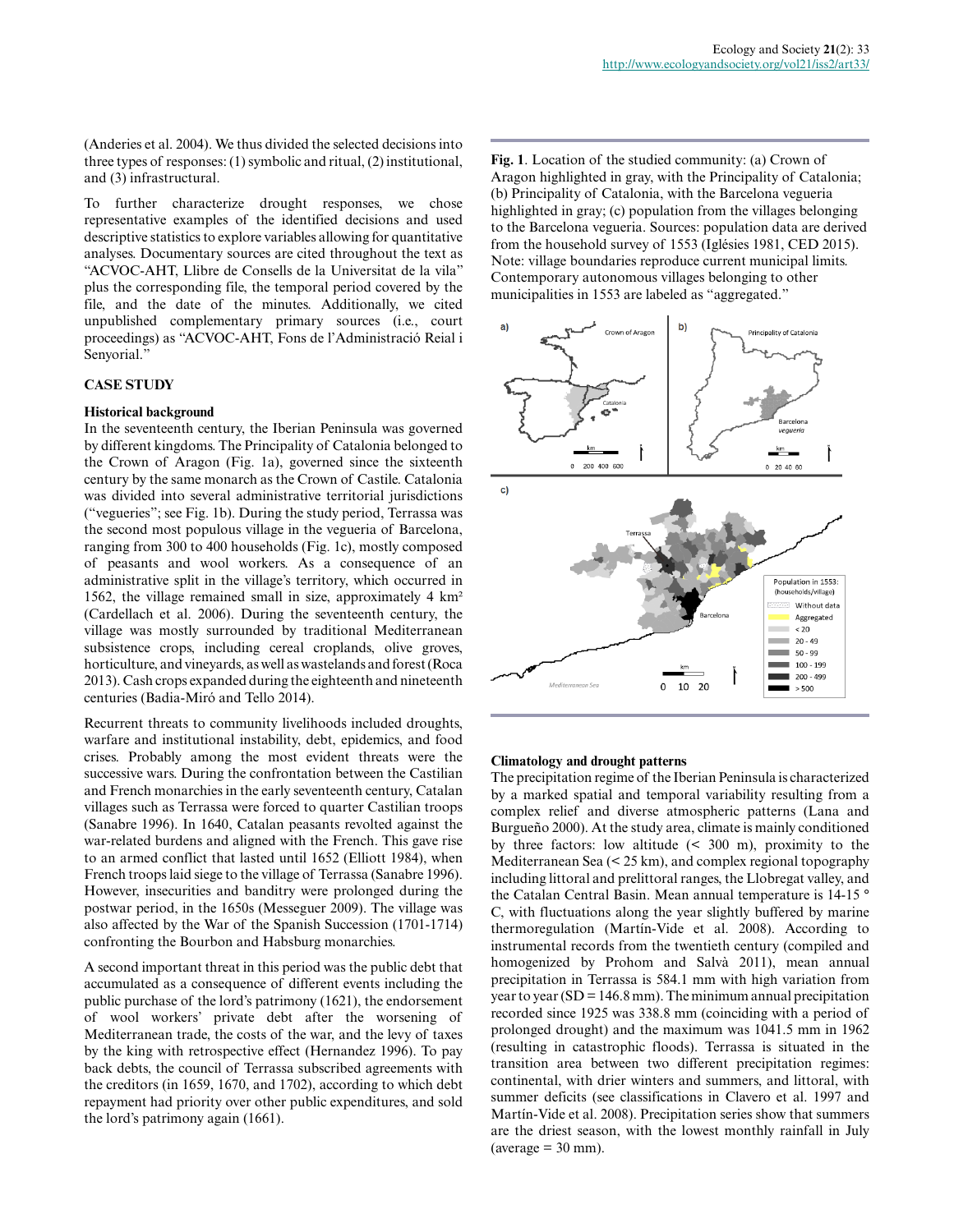As with precipitation, drought patterns are also conditioned by topography and large-scale atmospheric circulation (Lana and Burgueño 1998) resulting in great spatial variability. Moreover, differences in spatial patterns increase with longer drought time scales (Vicente-Serrano 2006) presumably increasing spatial fragmentation and complexity in hydrological droughts.

## **Local values of water and the water cycle**

During the medieval and until the early modern period, hazards such as earthquakes, floods, or droughts were perceived as part of God's will (Christian 1982). Such belief, mediated by the Catholic doctrine, considered that the ultimate driver of the hazard was people's immoral behavior. To obtain forgiveness for such behavior, devotees practiced vows, penitential processions to holy places, or new devotions (Bossy 1985). These rituals provided expectation of relief and maintained social cohesion during crises (Gómez-Baggethun et al. 2012).

God's will as ultimate explanation not only included hazards (Gerrard and Petley 2013) but also encompassed the whole hydrological cycle (Linton 2010). This sacred vision, integrated in the *Genesis* narrative, implied the belief of an initial creation in which chaotic waters were ordered. Waters were divided between the heaven (rain) and the earth (surface and groundwater).

#### **Water institutions**

Under the Catalan feudal regime, many local resources, e.g., woodland or surface waters, and services, e.g., the bread oven or the smithy, belonged to the local lord although villagers had access and withdrawal rights through specific licenses (Giralt et al. 2008). The crisis of the late Middle Ages, linked to the black pest of the fourteenth century, led to changes in the access and management of such common resources. During the sixteenth and seventeenth centuries, a conflictive renegotiation of rights over the commons between lords and village communities took place (Olivares 2000). Consequently, during our study period, water rights were not always clearly defined and were thus a source of conflict (ACVOC-AHT, "Fons de l'Administració Reial i Senyorial," exp. 109/31, 11/5/1616; Ibid, exp. 116/7, 18/2/1620; Ibid, exp. 124/4, 11/12/1624; Ibid, exp. 160/33, 11/8/1646). According to the Catalan Constitutions, all flowing waters and springs belonged to the king, but the villages had the right to use them (Pons 1995). In practice, however, waters were managed through local laws, which often combined elements of such constitutions with customary rules. In Terrassa, water rights were split across different actors, including the king, the lord, the community, brotherhoods, monasteries, and individuals. Rights that were clearly established included those affecting water owned by the community (e.g., fountains with their tunnels and sinks), the lord (e.g., fountain), the king (e.g., water streams and mill ponds), and some individuals (e.g., pools). For instance, in 1441 an agreement was reached between the lord and the community on the main water supply of the village by which one third of water was for the lord and two thirds for the villagers (Galí-Barba 1992). Undefined or overlapping rights often resulted in conflicts around access and distribution of water. For instance, in 1614 a conflict took place over springs and their water between the royal and the village jurisdiction (ACVOC-AHT, "Llibre de Consells de la Universitat de la vila," exp. 3/3, 1592-1616, 29/7/1614). The king claimed he was the only owner of springs and the only one who

could lease use rights over spring waters. Based on local customary uses dating back to time immemorial, however, the village council defended their autonomy to lease spring waters to individuals. Although both parties recognized access, withdrawal, management, and exclusion rights for the village, they disagreed on the right of alienation, i.e., the right to sell or lease either one or more of the above rights (as defined by Ostrom and Schlager 1996). Hence, although the village was not legally entitled to alienate water, in practice and according to its customary laws, it was acting as full owner of these water resources.

In sum, our studied community consisted of (1) multiple actors with different rights, from access to management and to alienation (Ostrom and Schlager 1996); (2) a hybrid system with overlapping institutions and jurisdictions, from customary rules to premodern state laws (Roth et al. 2005); and (3) a changing institutional framework due to the constant negotiation of rights between actors across the studied period.

#### **Water infrastructures**

In the early modern period, water infrastructures in Catalonia did not differ much from previous medieval technologies. Both were mainly based on locks ("assuts"), which diverted water from rivers into canals; animal-driven water wheels ("sínies"); and underground tunnels ("mines" or "foradades"), which collected and transported groundwater using gravity (Giralt et al. 2008). The latter, slightly modified from the original Persian "qanat" system and probably introduced in Spain by the Arabs, was used in the Mediterranean and other arid regions, both for irrigation and for urban water supply (Weingartner 2012).

In the seventeenth century, the water used by the studied community belonged to the Llobregat and the Besòs river basins. The community council managed the water provided by a medieval set of local collecting facilities, including an underground tunnel built during the fifteenth century, ancient springs, sinks, and several temporary streams that were probably diverted using locks and canals (Galí-Barba 1992; ACVOC-AHT, "Fons de l'Administració Reial i Senyorial," exp. 98/8, 24/7/1604; Ibid, exp. 109/29, 10/5/1616; Ibid, exp. 126/21, 24/3/1626). Beyond the community council, other stakeholders used and managed a diversity of water infrastructures, including temporary streams (which brought the water from the prelittoral range to the village), irrigation canals for gardens and mills, springs, shallow wells, domestic cisterns or ponds to store rainwater, and farmer and industrial ponds (e.g., ACVOC-AHT, "Fons de l'Administració Reial i Senyorial," exp. 101/11, 18/7/1608; Ibid, exp. 112/12, 10/1/1618; Ibid, exp. 153/28, 8/8/1641).

#### **RESULTS**

From a total of 1908 council meetings celebrated between 1605 and 1710, only  $5\%$  (n = 93) included decisions regarding responses to drought. From these, we identified 110 drought-related decisions adopted by the council, which we classified as symbolic and ritual (26 decisions), institutional (39 decisions), and infrastructural responses (45 decisions; Table 1).

Decisions adopted in council meetings varied notably through time. We identified two periods characterized by different intensity of activity regarding drought-related decisions. The first interval, 1605-1631, covers barely ¼ of the studied period but concentrates 58% of all water-related decisions adopted by the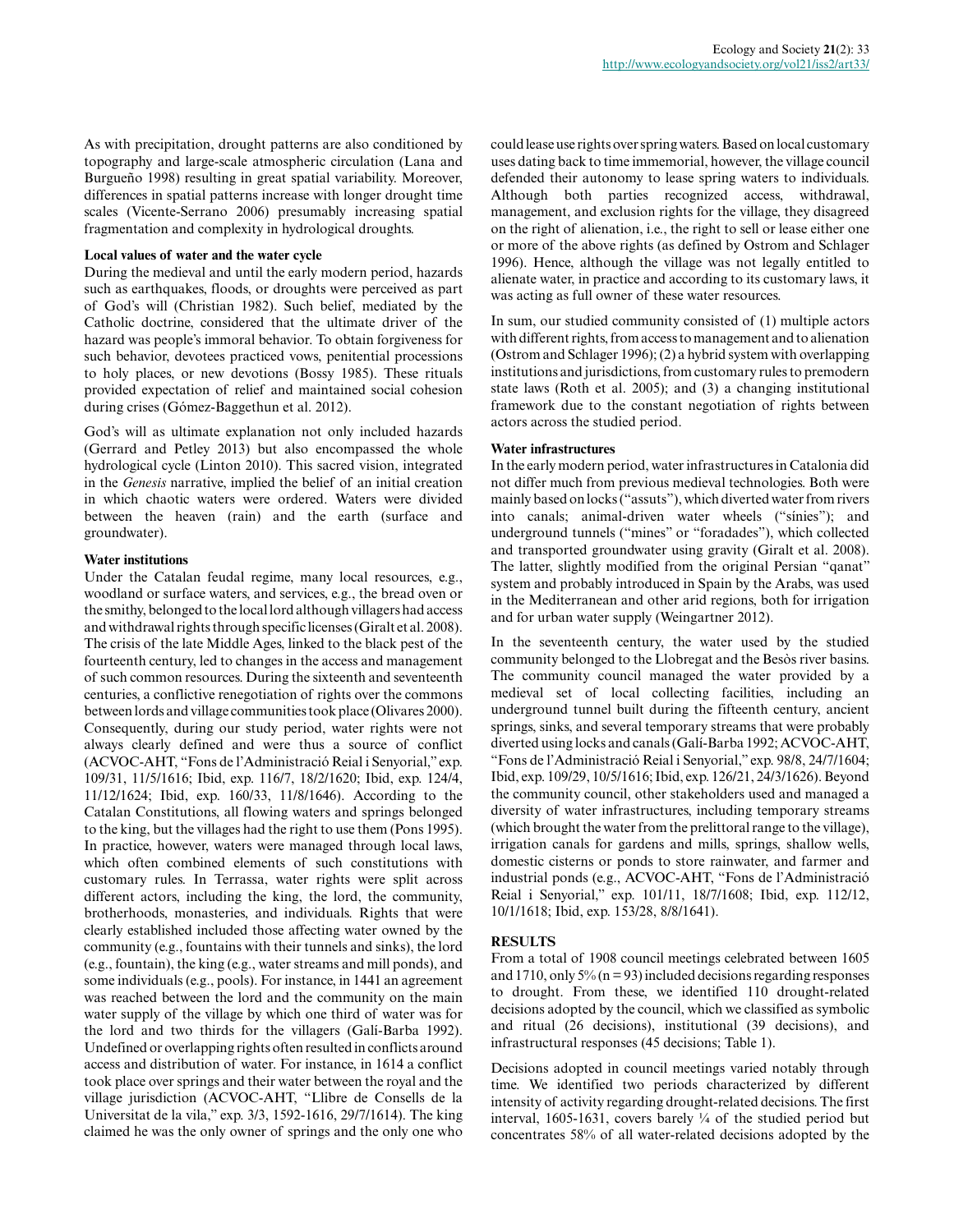| Categories                                      |                |                                                                                                                            |
|-------------------------------------------------|----------------|----------------------------------------------------------------------------------------------------------------------------|
| Responses                                       | N              | Examples from our study period                                                                                             |
| Symbolic and ritual                             |                |                                                                                                                            |
| Adjusting local symbols                         | 2              | Change of the local patron to St. Eudald (protector against drought)                                                       |
| Community rituals                               | $24^{\dagger}$ | Pilgrimages to the Virgin to plead for rain                                                                                |
| Institutional                                   |                |                                                                                                                            |
| Definition of boundaries (resource and users)   | 2              | Allocation of water rights according to profession (e.g., construction workers)                                            |
| Collective-choice arrangements                  | 2              | Agreements between the council and particulars to design public infrastructures                                            |
| Monitoring                                      |                | Establishing sanctions after monitoring users' behavior                                                                    |
| Definition and enforcement of gradual sanctions | 12             | Gradual sanctions for diverting water courses, using watering troughs, over<br>consumption, or degrading the sewage system |
| Conflict-resolution mechanisms                  | 15             | Tackling and solving conflicts between particulars and the council, between<br>particulars, or with external agents        |
| Recognition of rights                           |                | Recognition and defense of community rights for irrigation and public<br>infrastructure                                    |
| Infrastructure                                  |                |                                                                                                                            |
| Improvement or maintenance of old water         | 28             | Regular maintenance of drinking fountains, channels, galleries, watering troughs,                                          |
| infrastructure                                  |                | etc.                                                                                                                       |
| Building new collective water infrastructure    | 9              | Searching for new water sources and building up water infrastructures                                                      |
| Sewage works                                    | 3              | Monitoring and managing latrines                                                                                           |
| Water quality management                        | 3              | Control of pollution sources (e.g., hemp fermentation pools)                                                               |
| Leakage control                                 | 2              | Identification of leakage causes and arrangement (e.g., waterwheels)                                                       |

**Table 1**. Responses to droughts in the village community of Terrassa (Barcelona), as reported by documentary sources (1605-1710). N refers to the total number of decisions.

council, most of them concerning institutional and infrastructural responses. During this period, the council took an average of almost three decisions on drought and water issues per year. In 1611 only, as many as eight decisions were adopted, including repairing the drinking fountain, channeling of surplus waters, establishing new sanctions to avert overconsumption, and solving water rights conflicts (ACVOC-AHT, "Llibre de Consells de la Universitat de la vila," exp. 3/3, 1592-1616, 9/2/1611, 11/4/1611, 21/4/1611, 21/5/1611, 6/6/1611, and 9/8/1611). Drought intensified over the next year, when the community and other Catalan villages conducted rituals praying for rain during April and May (ACVOC-AHT, "Llibre de Consells de la Universitat de la vila," exp. 3/3, 1592-1616, 27/4/1612; Sans 1997, Giralt et al. 2008).

The second interval, 1632-1710, was characterized by fewer regulations concerning droughts and water. This interval covers ¾ of the period studied but accounts for only 42% of droughtrelated decisions, with an annual average of 1.5 decisions. Between 1632 and 1710, we found few infrastructural and institutional responses although we also found a higher proportion of symbolic and ritual responses, especially over the 1640s, 1650s, and 1700s. Figure 2 shows the different types of responses to drought displayed over decades.

# **Symbolic and ritual responses: pilgrimages and saint patrons**

The first category of responses to drought concerns includes those mediated by local religious beliefs (Table 1). Because hazards were perceived as divine punishments for the immoral behavior of people, since the eleventh century, pilgrimages were a common community response to earthquakes, epidemics, and droughts (Cardús 1947). In response to any of those hazards, local people walked to the Monastery of Montserrat, following a 24 km

pathway (Fig. 3). The Virgin was asked in rogation ceremonies to intercede with God so that He would forgive the community for the sins committed and cease God's anger. Previous research has documented that people from Terrassa went on a pilgrimage in May 1428 to ask God to end the suffering caused by the aftershocks of an earthquake that occurred several months earlier. Another pilgrimage was reported in September 1578 to stop a hazardous epidemic (Sanjuan 1995).

**Fig. 2**. Responses to droughts displayed over decades, as reported by documentary sources. Open bars: decisions regarding symbolic responses; shaded bars: decisions regarding institutional responses; solid bars: decisions regarding infrastructural responses. See results section for a description of each category.

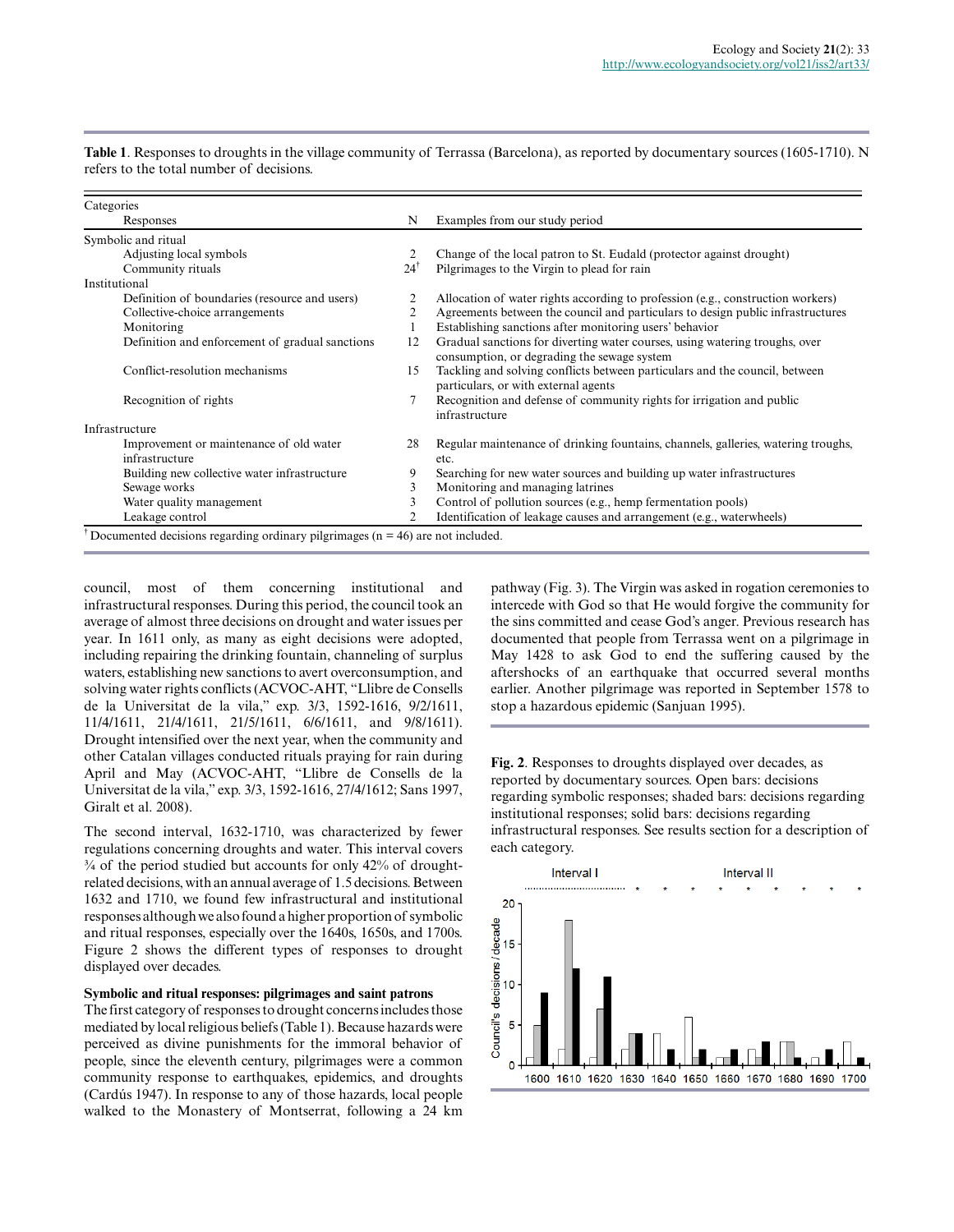**Fig. 3**. Devotion to the Virgin of Montserrat and location of the sanctuary. Villages of devotees were located within the Barcelona vegueria (in gray) and in other territories of Catalonia. Sources: devotion is represented by villages performing collective pilgrimages during or before the seventeenth century, as cited by Albareda (2010) and Verdés (2007).



In 1516, the council of Terrassa started to organize periodic pilgrimages to Montserrat, which took place every year in September (Sanjuan 1995). Through those pilgrimages, the village community ratified its commitment and devotion to the Virgin of Montserrat, worshiped by many villages and cities since medieval times within the Barcelona vegueria and other Catalan territories (Fig. 3). In addition to those annual pilgrimages, in the years 1605-1710, we recorded 24 extraordinary pilgrimages to Montserrat, all of them motivated by droughts. That is, when a severe drought occurred, people organized an ad hoc pilgrimage. Pilgrims' rogations to the Virgin asked for water or rain, good crops, and solutions to problems such as soil dryness, sterile and dry weather, water shortage, and crop dryness. We documented rain pilgrimages occurring during war years, but in such instances devotees did not go to Montserrat, but to nearby hermitages (ACVOC-AHT, "Llibre de Consells de la Universitat de la vila," exp. 6/1, 1645-1657, 25/4/1651, and 2/5/1654).

The periodicity and seasonality of extraordinary pilgrimages is shown in Figure 4. We approached periodicity by calculating the time interval between two consecutive pilgrimages. Extraordinary pilgrimages were organized every 1-10 years with an average periodicity of 4.6 years. The period between pilgrimages was of 3 years in 30% of the cases and of 4 years in 17% of the cases (Fig. 4a), although we also identified differences between the first interval (1605-1631), when the average periodicity was of 6 years, and the second interval, when the average periodicity was of 4 years (see Fig. 2). Out of the 24 pilgrimages analyzed, 20 occurred in spring (especially in April and May), 3 in winter, and 1 in autumn (Fig. 4b). Our findings are, therefore, coherent with the seasonality of rogation series in other Mediterranean areas of the Iberian Peninsula (Domínguez-Castro et al. 2010).

**Fig. 4**. Periodicity (a) and seasonality (b) of extraordinary pilgrimages. Note: periodicity was calculated as the time interval between two consecutive pilgrimages. Seasonality was based on astronomical seasons in Spain: spring (20th March - 20th June), summer (21st June – 22nd September), autumn (23rd September – 20th December), and winter (21st December – 19th March).



The 24 drought-related pilgrimages identified differed in terms of the number of participants and invested resources. According to the sources, the number of participants typically ranged between 20 and 60 pilgrims and some priests. Representatives of brotherhoods and musicians were seldom reported in the sources. As for material symbols, the crucifix was a central element of the ritual. Candles, torches, and flags were bought when the council's budget allowed it. Aside from the public money, in some pilgrimages the brotherhoods or the villagers themselves contributed to the expenses.

Other symbolic and ritual responses related to droughts also included the adjustment of local symbols, such as the patron saint. In the Roman Catholic tradition, a patron saint is a holy person who protects a certain group of faithful (in our case, the community), interceding, advising, and tutoring them (Cunningham 2005). After the drought of 1659 and during a postwar period, the local council decided to adopt St. Eudald, the protector against bad waters ("males aigües"), as the local patron (ACVOC-AHT, "Llibre de Consells de la Universitat de la vila," exp. 7/1, 1658-1678, 4/5/1659, and 9/5/1659). St. Eudald was probably imported from the village of Ripoll, located about 70 km NE, where he was worshiped since a drought had occurred in the eleventh century (Bonet-Llach 1984).

#### **Institutional responses**

The second category of responses to drought includes institutional changes (Table 1), mainly (1) mechanisms for conflict resolution, (2) enforcement of flexible sanctions, and (3) defense of community water rights against larger institutions. These changes stemmed from council decisions or legal actions in the courts. Institutional regulations during our study period varied greatly. We found a high regulatory activity in the first decades, but since then few institutional adjustments were enacted and they were concentrated in the 1630s and the 1680s (see Fig. 2). From the 39 decisions involving institutional responses to drought, 77.5% were established before 1631.

We documented struggles over water rights, which seemed to have occurred independently of droughts. When a drought occurred,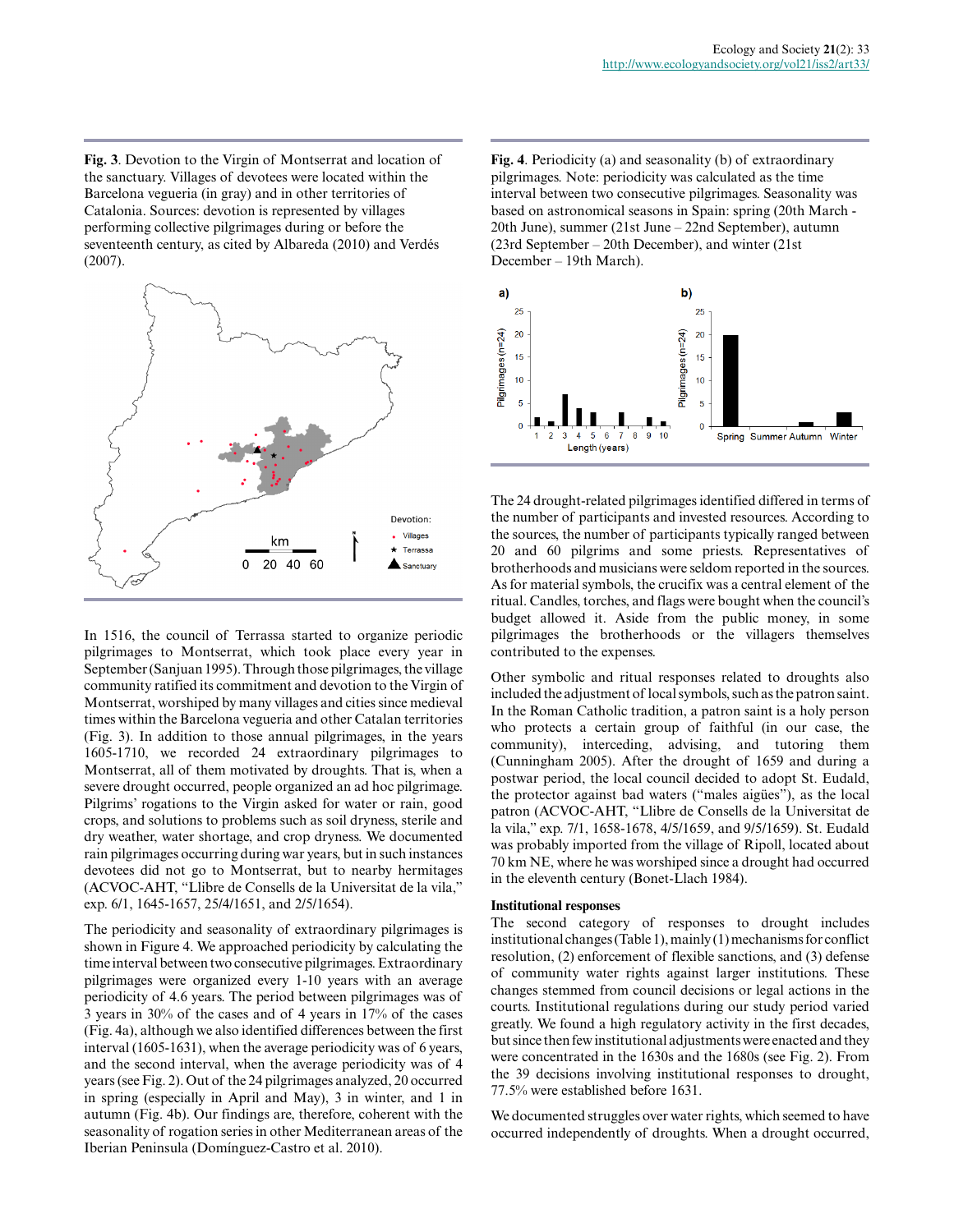dyer reclaimed his right to divert surplus water toward his business but the council denied it. Then, during the drought of 1618, the dyer was denied access to any public position, probably to avoid the likelihood that he would grant himself access to this water (ACVOC-AHT, "Llibre de Consells de la Universitat de la vila," exp. 4/1, 1616-1625, 16/6/1618, and 3/11/1618).

The council also enacted sanctions intended to adjust the behavior of villagers in relation to local rules regulating the use of water resources in sinks, fountains, troughs, and irrigation channels (Table 1, row 6). In some cases, sanctions were noneconomic and oriented to solve particular situations, such as preventing excessive aquifer consumption by individual water-lifting devices. In these cases, the sanctions consisted of the prescriptive closure of such devices by the council (ACVOC-AHT, "Llibre de Consells de la Universitat de la vila," exp. 3/3, 1592-1616, 9/5/1607; Ibid, exp. 4/1, 1616-1625, 2/9/1617). In most cases, however, sanctions were economic, with the resulting revenue being typically divided into three parts: one for the accuser or the affected person (e.g., villagers, guilds, council members, or public officers), one for the king's representative, and the third one for the construction of a new church. This system resulted in a distribution of the responsibility for monitoring rule compliance. During some drought crisis, the severity of sanctions increased, and more restrictions were enforced. For example, the typology of vessels to collect water in the public fountain was regulated in 1609, but, during the drought of 1612, new sanctions were enforced to punish the use of big vessels (ACVOC-AHT, "Llibre de Consells de la Universitat de la vila," exp. 3/3, 1592-1616, 28/10/1609, and 27/4/1612). Other institutional adjustments included the defense of community water rights, the redefinition of users' boundaries, or agreements between the villagers and the council to design water infrastructures (Table 1).

The institutional reconfigurations described above were not isolated events but rather constitute a cumulative set of local laws over a time period spanning several centuries (e.g., Cardús 2000). Because the local water resources were governed by a complex institutional system, there were multiple actors and overlapping institutions and jurisdictions. Laws or norms were pulled from this set of local laws when new conflicts or needs emerged.

#### **Infrastructural responses**

Decisions regarding water infrastructures included the maintenance of existing water infrastructures and the construction of new ones, complemented with practices related to water quality management, sewage works, and leakage control (Table 1). Most investments on maintenance were aimed at securing a water supply from the public fountain. The councilors assessed the state of the fountains' tunnels and, if convenient, hired professionals to clean them out. In times of high public debt, the villagers themselves were in charge of this task (ACVOC-AHT, "Llibre de Consells de la Universitat de la vila," exp. 4/2, 1626-1635, 10/5/1628; Ibid, exp. 6/1, 1645-1657, 16/9/1651). Maintenance was often instituted by assigning tunnel cleaning to certain public officers. For instance, the maintenance of the public sink was attributed to the herald through specific instructions starting in 1637 (ACVOC-AHT, "Llibre de Consells de la Universitat de la vila," exp. 5/1, 1635-1645, 18/7/1637). The construction of new water infrastructures often followed water shortages. For example, during the drought of 1612, the council gave permission to search for water supplies around already exploited water bodies (ACVOC-AHT, "Llibre de Consells de la Universitat de la vila," exp. 3/3, 1592-1616, 12/7/1612).

As with institutional responses, infrastructural responses followed an irregular pattern (Fig. 2). Two thirds of the actions (67%) were performed during the first interval (1605-1631), with several peaks, especially in 1611 and 1625. The second interval (1631-1710) includes several periods of over a decade without any change in infrastructure. The prioritization of infrastructure maintenance (28 decisions) over the construction of new infrastructure  $(n=9)$  is a characteristic feature of ancient regime water systems in Catalonia (Giralt 2008). Yet, during our study period, the proportion of construction over maintenance varied with time. Specifically, search for new water supplies and construction of water infrastructures concentrated mostly between 1607 and 1628, to be only reactivated after 1689 (e.g., ACVOC-AHT, "Llibre de Consells de la Universitat de la vila," exp. 3/3, 1592-1616, 9/5/1607; Ibid, exp. 4/1, 1616-1625, 18/1/1619 and 30/8/1624; Ibid, exp. 8/1, 1678-1715, 19/7/1689).

## **DISCUSSION**

#### **Hydro-climatic factors influencing responses to droughts**

In December 1604, bread riots led by poor people, particularly women, took place in the open market of Barcelona, at the time called the "Plaça del blat" (Wheat square; Elliott 1984). A longlasting drought was affecting many areas of Catalonia. A few weeks later, in January 1605, the Council of Terrassa organized a costly rain pilgrimage to Montserrat. During the following months, the council also agreed to purchase wheat, a decision not taken since 1599, and established new measures to secure water supply during summer (ACVOC-AHT, "Llibre de Consells de la Universitat de la vila," exp. 3/3, 1592-1616, 24/1/1605, 10/2/1605, and 4/8/1605). These responses appear constantly interlinked, but, were winter pilgrimages and summer water supply maintenance driven by similar events? We argue that to understand when communities experienced and perceived a hydro-climatic anomaly as a drought (i.e., hazard), we need to scrutinize the physical properties of drought signals and to situate them in the context in which they occurred. Unfortunately, documentary records provide few evidences to characterize with precision the specific impacts or the intensity, spatial, and temporal scope of each documented drought. In more complex bureaucracies, these properties are more likely to be recorded (e.g., Barriendos and Martín-Vide 1997) allowing the identification of the physical processes by which the accumulated precipitation deficit turned into a drought. Interpretation of historical documents enables us, however, to distinguish between two signals of drought development: agricultural and hydrological droughts.

Agricultural droughts are defined as deficits in soil moisture supplies. Other than from rainfall deficits, such droughts are driven by factors such as land uses, plant water requirements, or soil properties (Wilhite 2000). As with many preindustrial societies, the studied community was highly vulnerable to agricultural droughts, because basic food crops such as cereals were grown without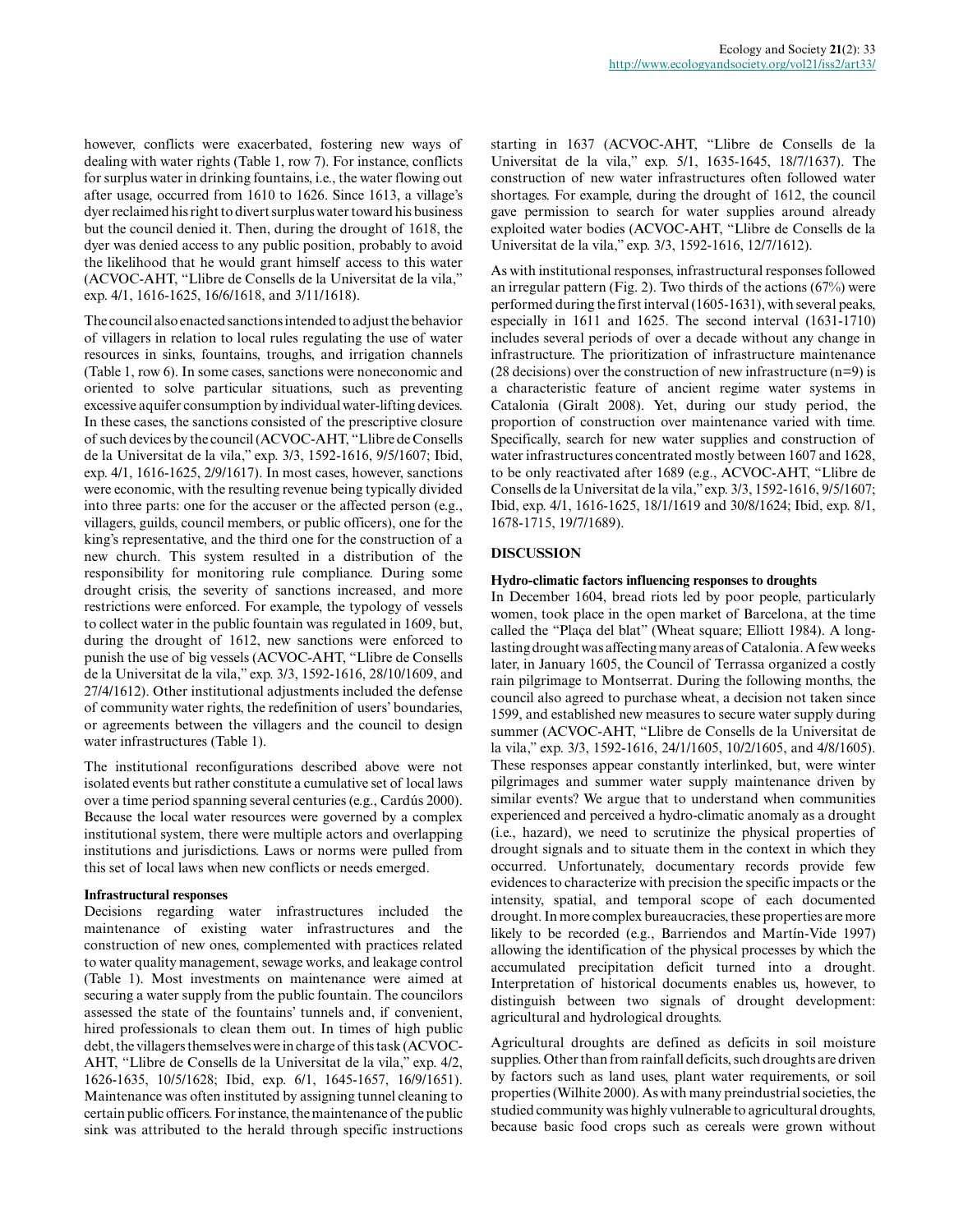irrigation. Furthermore, soils in the study area have low water holding capacity (Roca 2013), exacerbating water stress on rainfed crops. The major documented response to soil moisture droughts was rain pilgrimages, which explicitly asked God for good harvests or to stop soil sterility. With a mean interval of 4.6 years between pilgrimages (Fig. 4a), this strategy was recurrently pursued by the community during the study period. Interestingly, no pilgrimages were held in the summer when scarce precipitation lead to maximum deficits in soil moisture (see Fig. 4b). A possible explanation is that, because crops were adapted to recurrent summer deficits, the impact of low rain was probably lower during summer. In fact, recent studies in Spain contrasting proxies for agricultural droughts (rogation series) with instrumental data (precipitation series) confirm that the threshold of precipitation deficit that typically led to celebrate a rogation was much lower in spring than in any other season (Domínguez-Castro et al. 2012). In other words, drought related to soil water supplies was experienced and collectively tackled when water deficit affected rain-fed crops, especially the harvest of basic food crops.

Impacts in streamflow and groundwater manifest with delay from precipitation deficiencies and are reported later than agricultural droughts (Wilhite 2000). Hydrological droughts depend on the characteristics of the water basin, such as geology, topography, soil properties and vegetation, the precedent meteorological conditions, and the strategies of water management (Vicente-Serrano and López-Moreno 2005). These drought-controlling mechanisms can delay, attenuate, lengthen, and pool the propagation of rainfall anomalies into the hydrological system (Van Lanen et al. 2013). Because of the lack of perennial streams, the studied community relied on semiconfined superficial aquifers and temporary streams. Aggravated by water scarcity, hydrological droughts were documented locally as the drying up of fountains or the lowering of groundwater levels. They were especially tackled by the community when they had an impact on the village groundwater supplies. Human management was perceived as an important determinant, probably because anomalies in these water bodies appeared decoupled from climate variability. For instance, some responses to the drying up of fountains were designed after assessing the potential anthropogenic causes of the water shortage (ACVOC-AHT, "Llibre de Consells de la Universitat de la vila," exp. 3/3, 1592-1616, 4/8/1605, and 1/3/1607). As explained above, local waters were managed by institutional practices and through collective infrastructures gradually constructed since the medieval period. Community responses to hydrological droughts had to be integrated with these strategies of long-term water management.

Considering the cumulative nature of droughts and its propagation through the water cycle (McKee et al. 1993), together with key contextual factors such as local land uses and water bodies, helps to understand the complexity of the events that generated community actions in relation to droughts. As noted by Zaidman et al. (2002), this complexity has fostered an interpretation of droughts as a whole phenomenon, rather than considering the distinct interrelated elements that constitute them. The recent interest in reconstructing not only climate patterns, but also the social responses to climatic stressors, has powerfully reintroduced the constructivist approach to disasters (Quarantelli 1998, Hoffman and Oliver-Smith 2002). However,

we contend that although taking into account the ideological, cultural, and social context in which hazards are constructed and perceived is important, attention should not be diverged from the physical environment in which they occur.

#### **Historical factors influencing responses to droughts**

As today, in premodern times, droughts were not always the sole reason driving adaptive responses. Recognizing and interpreting the particular historical context in which adaptive responses occur brings to light the way in which other factors play an equal or secondary role. In our case study, warfare and public debt might have influenced community responses to drought. Although we consider both factors at the local scale, they were not particular to our case study, but threatened many communities during the early modern period (Olivares 2000).

Successive wars and subsequent institutional instability affected community responses in different ways. First, insecurity associated with wars could lead to prioritize responses that strengthened social cohesion, possibly explaining the higher proportion of symbolic and ritual measures adopted in the 1640s and 1650s, compared to other decades (Fig. 2). Second, the coexistence of two authorities during war conflicts, namely the French and the Spanish viceroyalties in the 1640s and the 1690s, and the Habsburg and Bourbon monarchies since 1700, probably discouraged the enacting of new water-related institutions by the local council. And third, the mandatory supply to the armies by the village implied high costs in terms of resources and manpower, which probably reduced investments in water infrastructures (Fig. 2).

Some authors have pointed out the interconnection between wars and disasters, but mostly interpreting the first as a precondition of the second, or alternatively the second as a consequence of the first (Schnek 2007). Adamson (2014) highlighted that western colonial India was highly resilient to droughts, but the system was threatened when climatic stress was coupled with warfare. However, this work documented a punctual war, whereas our study period was plagued by successive wars. Given the frequency of both wars and droughts, the community might have accumulated experience in dealing with droughts coupled with warfare. For instance, during the ending of the Reapers' War, and a few months before the siege of the village, the council organized a rain pilgrimage, ordered water infrastructures fixed, and established new sanctions after checking out the state of drying fountains (ACVOC-AHT, "Llibre de Consells de la Universitat de la vila," exp. 6/1, 1645-1657, 16/4/1651, 25/4/1651, 16/9/1651, and 31/10/1651). Hence, although responses to drought by council were altered by such military conflicts, they continued over periods of warfare.

The mounting public debt was another factor conditioning responses to drought. Public debt limited the range of response options to those involving low costs, possibly also discouraging infrastructural responses since the 1630s (Fig. 2). Debt-induced changes in the ownership of the lord's patrimony, including the drinking fountains, conditioned both infrastructure and institutional responses in the 1680s, because the new lord claimed water rights over them and designed water infrastructures unilaterally (e.g., ACVOC-AHT, "Llibre de Consells de la Universitat de la vila," exp. 8/1, 1678-1715, 29/8/1683). Recent studies illuminate the way in which public debt influences the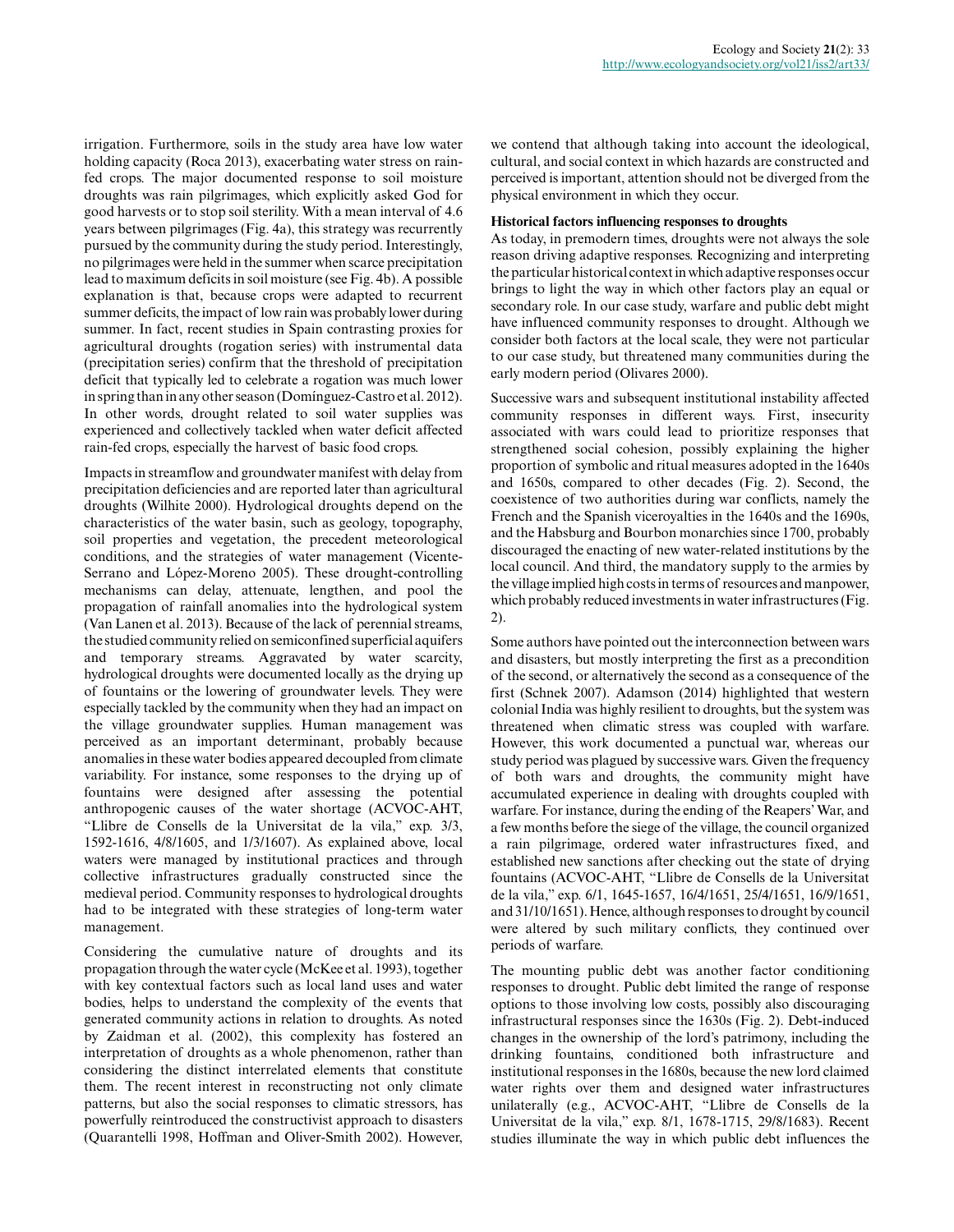water cycle. For instance, March and Saurí (2013) explain how institutional changes in water management, and specifically, recent water privatization in Metropolitan Barcelona, are justified by a large debt resulting from the combination of costly environmental European directives and austerity policies enforced during the economic crisis started in 2008. Debt has also been reported to affect vulnerability to drought at the household level. Liverman (1990), for instance, stated that low-income Mexican farmers indebted from technological investments are more vulnerable than farmers using traditional techniques. However, we still lack a general understanding on how debt directly or indirectly affects collective drought responses both in the contemporary and premodern contexts.

#### **CONCLUSION**

We presented a systematic analysis of long-term responses to drought by a premodern community. Our case study illustrated the wide range of strategies implemented and developed to cope with droughts at the community level. Symbolic and ritual responses, institutional reconfigurations, and changes in water infrastructures were put in place by the village council. We suggested that this repertoire of practices recorded during the early modern period had much in common with the accumulated and slowly changing institutional settings, water technologies, and religious practices of the medieval period.

This long-term approach enabled us to explore the ways in which responses changed over the study period (1605-1710). We discussed how the changes in temporality and in the type of responses were influenced by hydro-climatic and nonclimatic factors. Through this approach, we provided an attempt to interpret past coping strategies from a socio-environmental standpoint. First, we took into account how signals of drought propagation manifested in the local environment and were tackled separately by the community. Although limited by partial records of droughts, documentary sources enabled us to distinguish between responses dealing with agricultural droughts from those dealing with hydrological droughts. Second, we examined the combined role of drought and major historical processes threatening many communities in the early modern period. We noted that although the community might have accumulated experience in dealing with droughts coupled with warfare, public debt was probably a key factor limiting the range of response options.

More empirical cases are needed to compare social responses to hazards, historical turning points, and potential shared drivers (Helbling 2006, Carey 2012). For this endeavor, recovering and reviewing local documentary records seems a suitable option. However, our study suggests some of the challenges of undertaking such a task. Only 5% of the council meetings held during the study period recorded decisions regarding responses to drought and in some cases no decisions were made during an entire decade. In other words, even if droughts are a recurrent threat, both dispersed records and short-term analyses can favor faulty interpretations of social passivity or isolated responses. The research effort of long-term archival studies thus offers the possibility to provide coherency and linkages among past coping strategies and to explain them within their changing historical context.

*Responses to this article can be read online at:* [http://www.ecologyandsociety.org/issues/responses.](http://www.ecologyandsociety.org/issues/responses.php/8232) [php/8232](http://www.ecologyandsociety.org/issues/responses.php/8232)

#### **Acknowledgments:**

*The authors would like to thank the staff of the Terrassa City Archives for their help and dedication, as well as M. Barriendos and two anonymous reviewers for insightful comments. Feedback from the IRI THESys Colloquium of the 24th October 2014 and the ICREA international conference on "Small-scale societies and environmental transformations: co-evolutionary dynamics," where earlier versions of this paper were presented, was greatly appreciated. The research leading to the results presented in this paper was funded by the former Spanish Ministry for Science and Innovation through the CONSOLIDER SimulPast project (Simulating the past to understand human behaviour, CSD2010-00034) and by the Generalitat de Catalunya (FI-DGR2013). Mar Grau also thankfully acknowledges J. Nielsen for granting the opportunity to spend four months working at Humboldt-Universität zu Berlin.*

## **LITERATURE CITED**

Adamson, G. C. D. 2014. Institutional and community adaptation from the archives: a study of drought in western India, 1790-1860. *Geoforum* 55:110-119. [http://dx.doi.org/10.1016/j.](http://dx.doi.org/10.1016%2Fj.geoforum.2014.05.010) [geoforum.2014.05.010](http://dx.doi.org/10.1016%2Fj.geoforum.2014.05.010) 

Adger, W. N., S. Agrawala, M. M. Q. Mirza, C. Conde, K. O'Brien, J. Pulhin, R. Pulwarty, B. Smit, and K. Takahashi. 2007. Assessment of adaptation practices, options, constraints and capacity. Pages 717-743 *in* M. L. Parry, O. F. Canziani, J. P. Palutikof, P. J. van der Linden, and C. E. Hanson, editors. *Climate change 2007: impacts, adaptation and vulnerability. Contribution of Working Group II to the fourth assessment report of the Intergovernmental Panel on Climate Change*. Cambridge University Press, Cambridge, UK. [online] URL: [https://www.](https://www.ipcc.ch/pdf/assessment-report/ar4/wg2/ar4-wg2-chapter17.pdf) [ipcc.ch/pdf/assessment-report/ar4/wg2/ar4-wg2-chapter17.pdf](https://www.ipcc.ch/pdf/assessment-report/ar4/wg2/ar4-wg2-chapter17.pdf)

Albareda, A. M. 2010. *Història de Montserrat*. Publicacions de l'Abadia de Montserrat, Barcelona, Spain.

Alberola, A., and J. Olcina. 2009. *Desastre natural, vida cotidiana y religiosidad popular en la España moderna y contemporánea*. Universidad de Alicante, Alicante, Spain.

Alcover, A. M., and F. B. Moll. 2002. *Diccionari català-valenciàbalear*. Institut d'Estudis Catalans, Barcelona, Spain. [online] URL:<http://dcvb.iecat.net/>

Anderies, J. M., M. A. Janssen, and E. Ostrom. 2004. A framework to analyze the robustness of social-ecological systems from an institutional perspective. *Ecology and Society* 9(1):18. [online] URL:<http://www.ecologyandsociety.org/vol9/iss1/art18/>

Badia-Miró, M., and E. Tello. 2014. Vine-growing in Catalonia: the main agricultural change underlying the earliest industrialization in Mediterranean Europe (1720-1939). *European Review of Economic History* 18(2):203-226. [http://dx.](http://dx.doi.org/10.1093/ereh/heu006) [doi.org/10.1093/ereh/heu006](http://dx.doi.org/10.1093/ereh/heu006)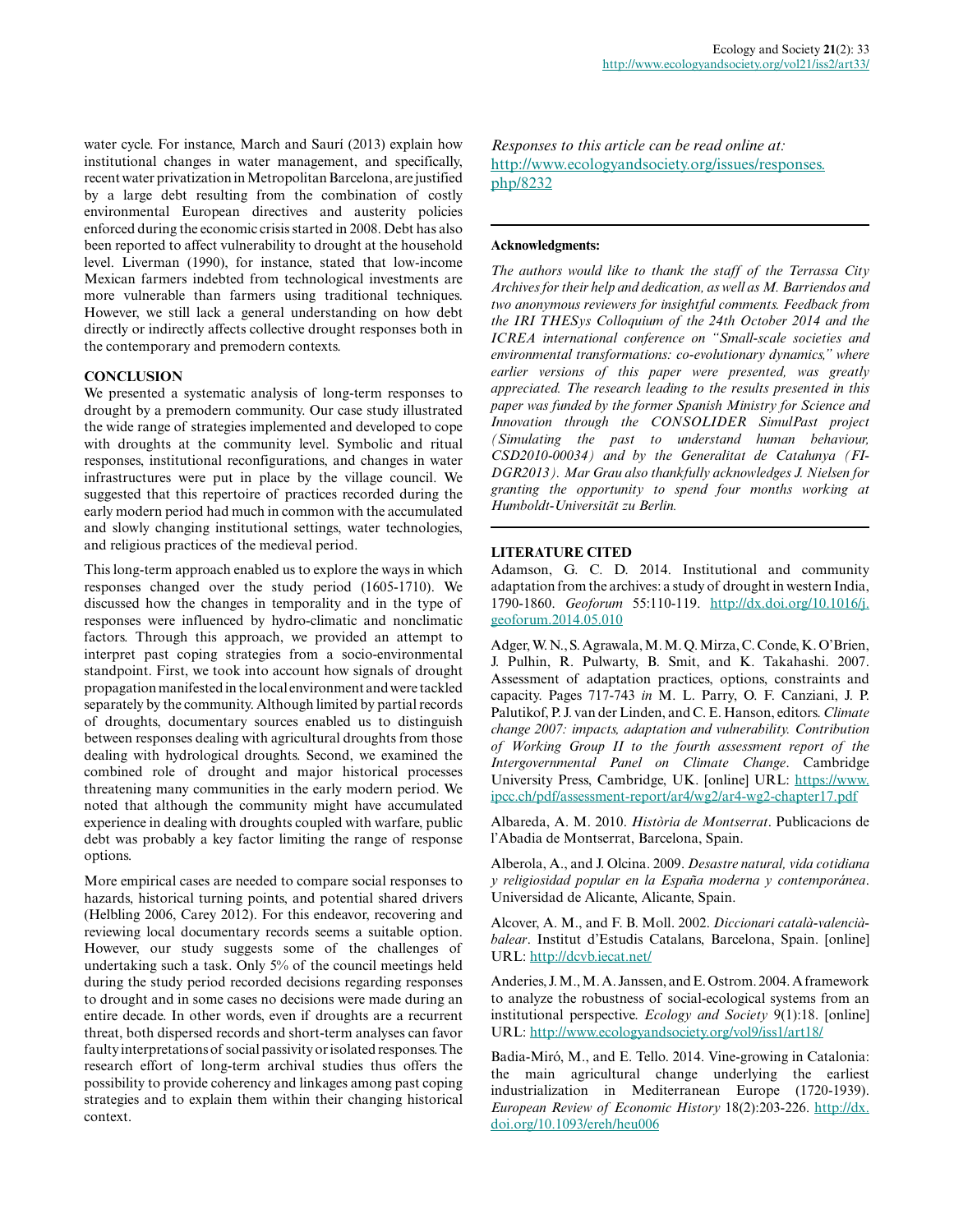Barriendos, M., and J. Martín-Vide. 1997. Meteorological hazards in Barcelona as from historical records (from the 14th to the 19th century). Initial results concerning their plurisecular climatic pattern. Pages 133-156 *in* J. Martín-Vide, editor. *Avances en climatología histórica en España/Advances in historical climatology in Spain*. Oikos-Tau, Vilassar de Mar, Barcelona, Spain.

Barriendos, M., M. C. Llasat, A. Barrera, and T. Rigo. 2003. The study of flood events from documentary sources: methodological guidelines for historical source identification and flood characterization in the Iberian Peninsula. Pages 87-92 *in Paleofloods, historical data and climatic variability: applications in flood risk assessment. Proceedings of the PHEFRA International Workshop, 16-19 October 2002, Barcelona.* CSIC, Madrid, Spain.

Bautier, R., editor. 1984. *Folia caesaraugustana, vol. 1: Diplomatica et sigillographica. Travaux préliminaires de la Commission internationale de diplomatique et de la Commission internationale de sigillographie pour une normalisation des éditions internationales des éditions de documents et un vocabulaire internationale de la diplomatique et de la sigillographie*. Cátedra Zurita, Institución Fernando el Católico, Zaragoza, Spain.

Bernard, H. R. 2006. Qualitative data analysis I: text analysis. Pages 463-521 *in Research methods in anthropology: qualitative and quantitative approaches*. 4th edition. AltaMira Press, Lanham, MD, USA.

Bonet-Llach, R. 1984. *Vida i culte de Sant Eudald, patró de la comtal vila de Ripoll: la història, la tradició, la llegenda*. Impremta Bonet, Ripoll, Spain.

Bossy, J. 1985. *Christianity in the West: 1400-1700*. Oxford University Press, Oxford, UK.

Brázdil, R., C. Pfister, H. Wanner, H. Von Storch, and J. Luterbacher. 2005. Historical climatology in Europe - the state of the art. *Climatic Change* 70(3):363-430. [http://dx.doi.](http://dx.doi.org/10.1007%2Fs10584-005-5924-1) [org/10.1007/s10584-005-5924-1](http://dx.doi.org/10.1007%2Fs10584-005-5924-1)

Cardellach, T., P. Puig, V. Ruiz, and J. Soler. 2006. *Llibre de privilegis de la vila i el terme de Terrassa: 1228-1652.* Fundació Noguera, Barcelona, Spain.

Cardús, S. 1947. *Espiritualitat montserratina de Terrassa*. Comissió Abat Oliva, Terrassa, Barcelona.

Cardús, S. 2000. *Ordinacions de bon govern de la batllia de Terrassa: 1299-1625*. Publicacions de la Fundació Salvador Vives Casajuana, Barcelona, Spain.

Carey, M. 2012. Climate and history: a critical review of historical climatology and climate change historiography. *Wiley Interdisciplinary Reviews: Climate Change* 3(3):233-249. [http://dx.](http://dx.doi.org/10.1002%2Fwcc.171) [doi.org/10.1002/wcc.171](http://dx.doi.org/10.1002%2Fwcc.171)

Centre d'Estudis Demogràfics (CED). 2015. *Evolució i continuïtat dels municipis catalans 1497-2002.* Centre d'Estudis Demogràfics, Barcelona, Spain. [online] URL: [http://ced-2015.uab.cat/content/](http://ced-2015.uab.cat/content/evoluci%C3%B3-i-continu%C3%AFtat-dels-municipis-catalans-1497-2002) [evoluci%C3%B3-i-continu%C3%AFtat-dels-municipis](http://ced-2015.uab.cat/content/evoluci%C3%B3-i-continu%C3%AFtat-dels-municipis-catalans-1497-2002)[catalans-1497-2002/](http://ced-2015.uab.cat/content/evoluci%C3%B3-i-continu%C3%AFtat-dels-municipis-catalans-1497-2002) 

Christian, W. A. 1982. *Local religion in sixteenth century Spain*. Princeton University Press, Princeton, New Jersey, USA.

Clavero, P., J. Martón-Vide, and J. Raso-Nadal. 1997. *Atles climàtic de Catalunya, escala 1:750.000.* Institut Cartogràfic de Catalunya and Departament de Medi Ambient, Barcelona, Spain.

Cunningham, L. S. 2005. *A brief history of saints*. Blackwell, Oxford, UK. [http://dx.doi.org/10.1002/9780470776353](http://dx.doi.org/10.1002%2F9780470776353)

Domínguez-Castro, F., R. García-Herrera, P. Ribera, and M. Barriendos. 2010. A shift in the spatial pattern of Iberian droughts during the 17th century. *Climate of the Past* 6(5):553-563. [http://](http://dx.doi.org/10.5194/cp-6-553-2010) [dx.doi.org/10.5194/cp-6-553-2010](http://dx.doi.org/10.5194/cp-6-553-2010) 

Domínguez-Castro, F., P. Ribera, R. García-Herrera, J. M. Vaquero, M. Barriendos, J. M. Cuadrat, and J. M. Moreno. 2012. Assessing extreme droughts in Spain during 1750-1850 from rogation ceremonies. *Climate of the Past* 8(2):705-722. [http://dx.](http://dx.doi.org/10.5194/cp-8-705-2012) [doi.org/10.5194/cp-8-705-2012](http://dx.doi.org/10.5194/cp-8-705-2012) 

Elliott, J. H. 1984. *The revolt of the catalans: a study in the decline of Spain (1598-1640).* Cambridge University Press, Cambridge, UK.

Endfield, G. H. 2008. *Climate and society in colonial Mexico: a study in vulnerability*. Wiley-Blackwell, Malden, Massachusetts, USA. [http://dx.doi.org/10.1002/9780470712795](http://dx.doi.org/10.1002%2F9780470712795) 

Endfield, G. H. 2012. The resilience and adaptive capacity of social-environmental systems in colonial Mexico. *Proceedings of the National Academy of Sciences* 109(10):3676-3681. [http://dx.](http://dx.doi.org/10.1073%2Fpnas.1114831109) [doi.org/10.1073/pnas.1114831109](http://dx.doi.org/10.1073%2Fpnas.1114831109) 

Fraser, E. D. G. 2007. Travelling in antique lands: using past famines to develop an adaptability/resilience framework to identify food systems vulnerable to climate change. *Climatic Change* 83(4):495-514. [http://dx.doi.org/10.1007/s10584-007-9240-9](http://dx.doi.org/10.1007%2Fs10584-007-9240-9) 

Galí-Barba, J. B. 1992. *Notícies sobre l'abastament d'aigua a Terrassa: dels orígens al 1842*. Mina Pública d'Aigües de Terrassa, Terrassa, Barcelona, Spain.

Gerrard, C. M., and D. N. Petley. 2013. A risk society? Environmental hazards, risk and resilience in the later Middle Ages in Europe. *Natural Hazards* 69(1):1051-1079. [http://dx.doi.](http://dx.doi.org/10.1007%2Fs11069-013-0750-7) [org/10.1007/s11069-013-0750-7](http://dx.doi.org/10.1007%2Fs11069-013-0750-7)

Giralt, E., J. M. Salrach, and E. Serra, editors. 2008. *Història agrària dels Països Catalans, vol. 3: Edat Moderna.* Fundació Catalana per a la Recerca, Barcelona, Spain.

Glantz, M. H., and R. W. Katz. 1977. When is a drought a drought? *Nature* 267(5608):192-193.<http://dx.doi.org/10.1038/267192a0>

Gómez-Baggethun, E., V. Reyes-García, P. Olsson, and C. Montes. 2012. Traditional ecological knowledge and community resilience to environmental extremes: a case study in Doñana, SW Spain. *Global Environmental Change* 22(3):640-650. [http://dx.doi.](http://dx.doi.org/10.1016%2Fj.gloenvcha.2012.02.005) [org/10.1016/j.gloenvcha.2012.02.005](http://dx.doi.org/10.1016%2Fj.gloenvcha.2012.02.005)

Helbling, J. 2006. Coping with "natural" disasters in preindustrial societies: some comments. *Medieval History Journal* 10 (1-2):429-446. [http://dx.doi.org/10.1177/097194580701000216](http://dx.doi.org/10.1177%2F097194580701000216)

Hernández, B. 1996. Deute públic i èlit política a Terrassa durant la segona meitat del segle XVII. *Terme* (11):37-45.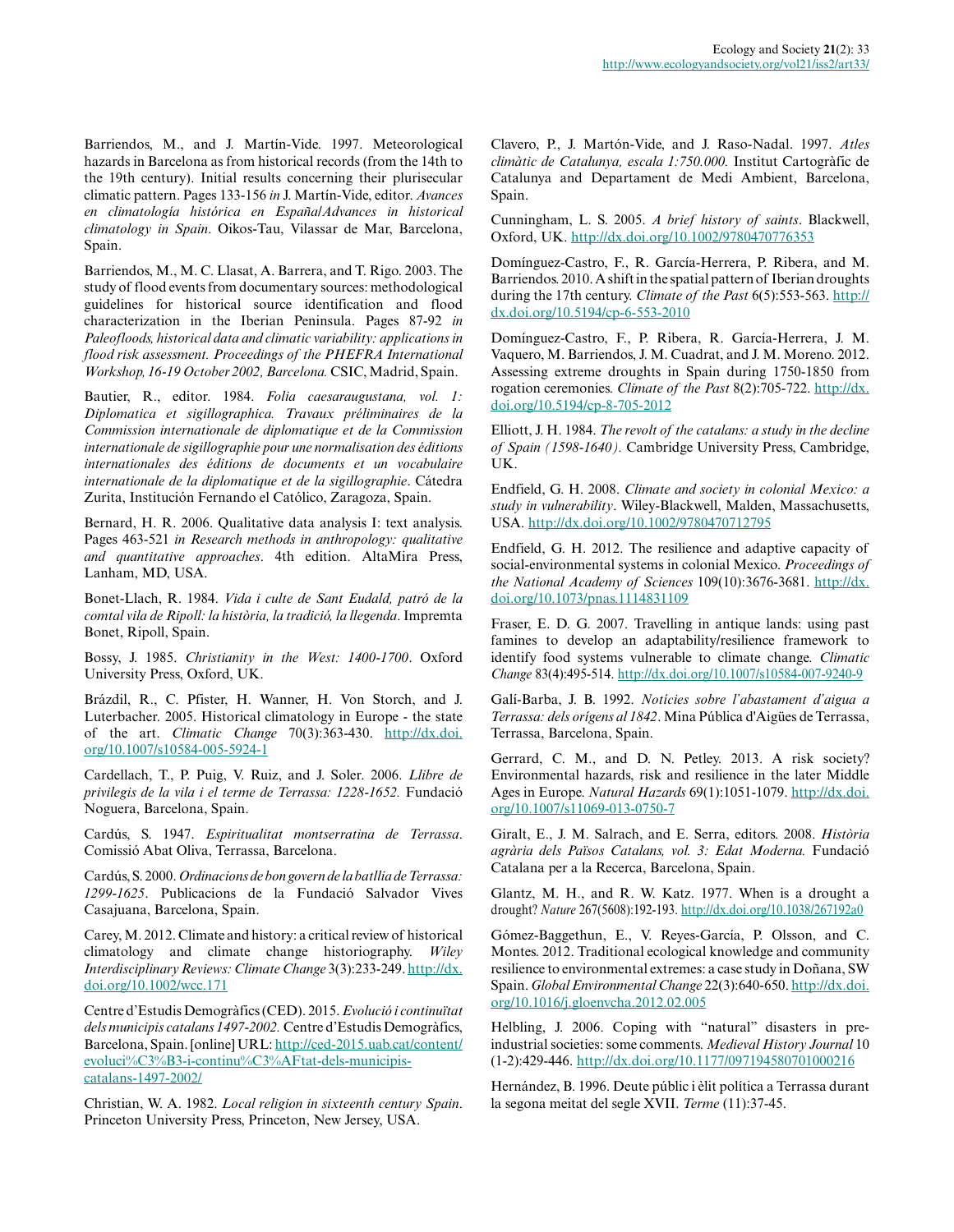Hoffman, S., and A. Oliver-Smith, editors. 2002. *Catastrophe and culture: the anthropology of disaster*. School of American Research Press, Oxford, UK.

Iglésies, J. 1981. *El fogatge de 1553: estudi i transcripció*. Fundació Salvador Vives Casajuana, Barcelona, Spain.

Institut d'Estudis Catalans (IEC). 2015. *Vocabulari Lluís Faraudo de Saint-Germain.* Institut d'Estudis Catalans, Barcelona, Spain. [online] URL: <http://www.iec.cat/faraudo/>

Juneja, M., and F. Mauelshagen. 2007. Disasters and preindustrial societies: historiographic trends and comparative perspectives. *Medieval History Journal* 10(1-2):1-31. [http://dx.doi.](http://dx.doi.org/10.1177%2F097194580701000201) [org/10.1177/097194580701000201](http://dx.doi.org/10.1177%2F097194580701000201)

Kempe, M., and C. Rohr. 2003. Introduction. *Environment and History* 9(2):123-126.

Lana, X., and A. Burgueño. 1998. Spatial and temporal characterization of annual extreme droughts in Catalonia (Northern Spain). *International Journal of Climatology* 18  $(1):93-110.$ 

Lana, X., and A. Burgueño. 2000. Some statistical characteristics of monthly and annual pluviometric irregularity for the Spanish mediterranean coast. *Theoretical and Applied Climatology* 65 (1-2):79-97. [http://dx.doi.org/10.1007/s007040050006](http://dx.doi.org/10.1007%2Fs007040050006) 

Linton, J. 2010. *What is water? The history of a modern abstraction*. UBC Press, Vancouver, British Columbia, Canada.

Liverman, D. M. 1990. Drought impacts in Mexico: climate, agriculture, technology, and land tenure in Sonora and Puebla. *Annals of the Association of American Geographers* 80(1):49-72. [http://dx.doi.org/10.1111/j.1467-8306.1990.tb00003.x](http://dx.doi.org/10.1111%2Fj.1467-8306.1990.tb00003.x)

March, H., and D. Saurí. 2013. The unintended consequences of ecological modernization: debt-induced reconfiguration of the water cycle in Barcelona. *Environment and Planning A* 45 (9):2064-2083. [http://dx.doi.org/10.1068/a45380](http://dx.doi.org/10.1068%2Fa45380) 

Martín-Vide, J., J. Raso-Nadal, and A. Morera-Palacios. 2008. *Atles climàtic de Catalunya, període 1961-1990. Termopluviometria, escala 1:750.000.* Institut Cartogràfic de Catalunya and Servei Meteorològic de Catalunya, Barcelona, Spain.

McIntosh, R. J., J. A. Tainter, and S. K. McIntosh. 2000. Climate, history and human action. Pages 1-42 *in* R. J. McIntosh, J. A. Tainter, and S. K. McIntosh, editors. *The way the wind blows: climate, history, and human action*. Columbia University Press, New York, New York, USA.

McKee, T. B., N. J. Doesken, and J. Kleist. 1993. The relationship of drought frequency and duration to time scales. Pages 179-184 *in Proceedings of the 8th Conference on Applied Climatology, 17-22 January 1993, Anaheim, California*. American Meteorological Society, Boston, Massachusetts, USA. [online] URL: [http://ccc.](http://ccc.atmos.colostate.edu/relationshipofdroughtfrequency.pdf) [atmos.colostate.edu/relationshipofdroughtfrequency.pdf](http://ccc.atmos.colostate.edu/relationshipofdroughtfrequency.pdf)

Messeguer, P. 2009. Bandolerisme i resistència contra el filipisme al Vallès. La banda de Josep Torrella entre 1649 i 1656. *Terme* (24):243-260.

Noble, I. R., S. Huq, Y. A. Anokhin, J. Carmin, D. Goudou, F. P. Lansigan, B. Osman-Elasha, and A. Villamizar. 2014. Adaptation needs and options. Pages 833-868 *in* C. B. Field, V. R. Barros, D. J. Dokken, K. J. Mach, M. D. Mastrandrea, T. E. Bilir, M. Chatterjee, K. L. Ebi, Y. O. Estrada, R. C. Genova, B. Girma, E. S. Kissel, A. N. Levy, S. MacCracken, P. R. Mastrandrea, and L. L. White, editors. *Climate change 2014: impacts, adaptation, and vulnerability. Part A: global and sectoral aspects. Contribution of Working Group II to the fifth assessment report of the Intergovernmental Panel on Climate Change.* Cambridge University Press, Cambridge, UK. [online] URL: [https://ipcc-wg2.gov/AR5/images/uploads/WGIIAR5-Chap14\\_FINAL.](https://ipcc-wg2.gov/AR5/images/uploads/WGIIAR5-Chap14_FINAL.pdf) [pdf](https://ipcc-wg2.gov/AR5/images/uploads/WGIIAR5-Chap14_FINAL.pdf)

Olivares, J. 2000. *Viles, pagesos i senyors a la Catalunya dels Àustria: conflictivitat social i litigació a la Reial Audiència, 1591-1662*. Pagès, Lleida, Spain.

Ostrom, E., and E. Schlager. 1996. The formation of property rights. Pages 127-156 *in* S. Hanna, C. Folke, and K.-G. Mäler, editors. *Rights to nature: ecological, economic, cultural and political principles of institutions for the environment*. Island, Washington, D.C., USA.

Pfister, C. 2007. Climatic extremes, recurrent crises and witch hunts: strategies of European societies in coping with exogenous shocks in the late sixteenth and early seventeenth centuries. *Medieval History Journal* 10(1-2):33-73. [http://dx.doi.](http://dx.doi.org/10.1177%2F097194580701000202) [org/10.1177/097194580701000202](http://dx.doi.org/10.1177%2F097194580701000202)

Pfister, C. 2010. The vulnerability of past societies to climatic variation: a new focus for historical climatology in the twentyfirst century. *Climatic Change* 100(1):25-31. [http://dx.doi.](http://dx.doi.org/10.1007%2Fs10584-010-9829-2) [org/10.1007/s10584-010-9829-2](http://dx.doi.org/10.1007%2Fs10584-010-9829-2)

Pons, J. M., editor. 1995. *Constitutions y altres drets de Cathalunya compilats en virtut del capitol de Cort LXXXII* Generalitat de Catalunya, Departament de Justícia, Barcelona, Spain.

Prohom, M., and G. Salvà. 2011. *Els pluviòmetres de Mina. L'observació meteorològica impulsada per Mina Pública d'Aigües de Terrassa, SA*. Fundació Privada Mina Pública d'Aigües de Terrassa, Terrassa, Barcelona, Spain. [online] URL: [http://www.](http://www.aiguesdeterrassa.com/archivos/publicaciones/documentos/88interior_80_pag_alta.pdf) [aiguesdeterrassa.com/archivos/publicaciones/documentos/88int](http://www.aiguesdeterrassa.com/archivos/publicaciones/documentos/88interior_80_pag_alta.pdf)[erior\\_80\\_pag\\_alta.pdf](http://www.aiguesdeterrassa.com/archivos/publicaciones/documentos/88interior_80_pag_alta.pdf)

Quarantelli, E. L., editor. 1998. *What is a disaster?: perspectives on the question.* Routledge, London, UK.

Real Academia Española (RAE). 2015. *Diccionario de autoridades (1726-1739).* Real Academia Española (RAE), Madrid, Spain. [online] URL: [http://www.rae.es/recursos/](http://www.rae.es/recursos/diccionarios/diccionarios-anteriores-1726-1996/diccionario-de-autoridades) [diccionarios/diccionarios-anteriores-1726-1996/diccionario-de](http://www.rae.es/recursos/diccionarios/diccionarios-anteriores-1726-1996/diccionario-de-autoridades)[autoridades](http://www.rae.es/recursos/diccionarios/diccionarios-anteriores-1726-1996/diccionario-de-autoridades)

Roca, P. 2013. Allò que la vinya s'endugué. L'expansió vitícola del segle XIX com una etapa en l'evolució del paisatge i la societat rural del Vallès Occidental. Pages 1-39 *in Jornades d'estudi, Vinyes, vins i cooperativisme vitivinícola a Catalunya, 27-28 September 2013, L'Espluga de Francolí, Tarragona*. [online] URL: [http://](http://webfacil.tinet.org/usuaris/turesplu/PERE_ROCA_FABREGAT_20130903174742.pdf) [webfacil.tinet.org/usuaris/turesplu/PERE\\_ROCA\\_FABREGAT](http://webfacil.tinet.org/usuaris/turesplu/PERE_ROCA_FABREGAT_20130903174742.pdf) [\\_20130903174742.pdf](http://webfacil.tinet.org/usuaris/turesplu/PERE_ROCA_FABREGAT_20130903174742.pdf)

Rodrigo, F. S., and M. Barriendos. 2008. Reconstruction of seasonal and annual rainfall variability in the Iberian peninsula (16th-20th centuries) from documentary data. *Global and Planetary Change* 63(2-3):243-257. [http://dx.doi.org/10.1016/j.](http://dx.doi.org/10.1016/j.gloplacha.2007.09.004) [gloplacha.2007.09.004](http://dx.doi.org/10.1016/j.gloplacha.2007.09.004)